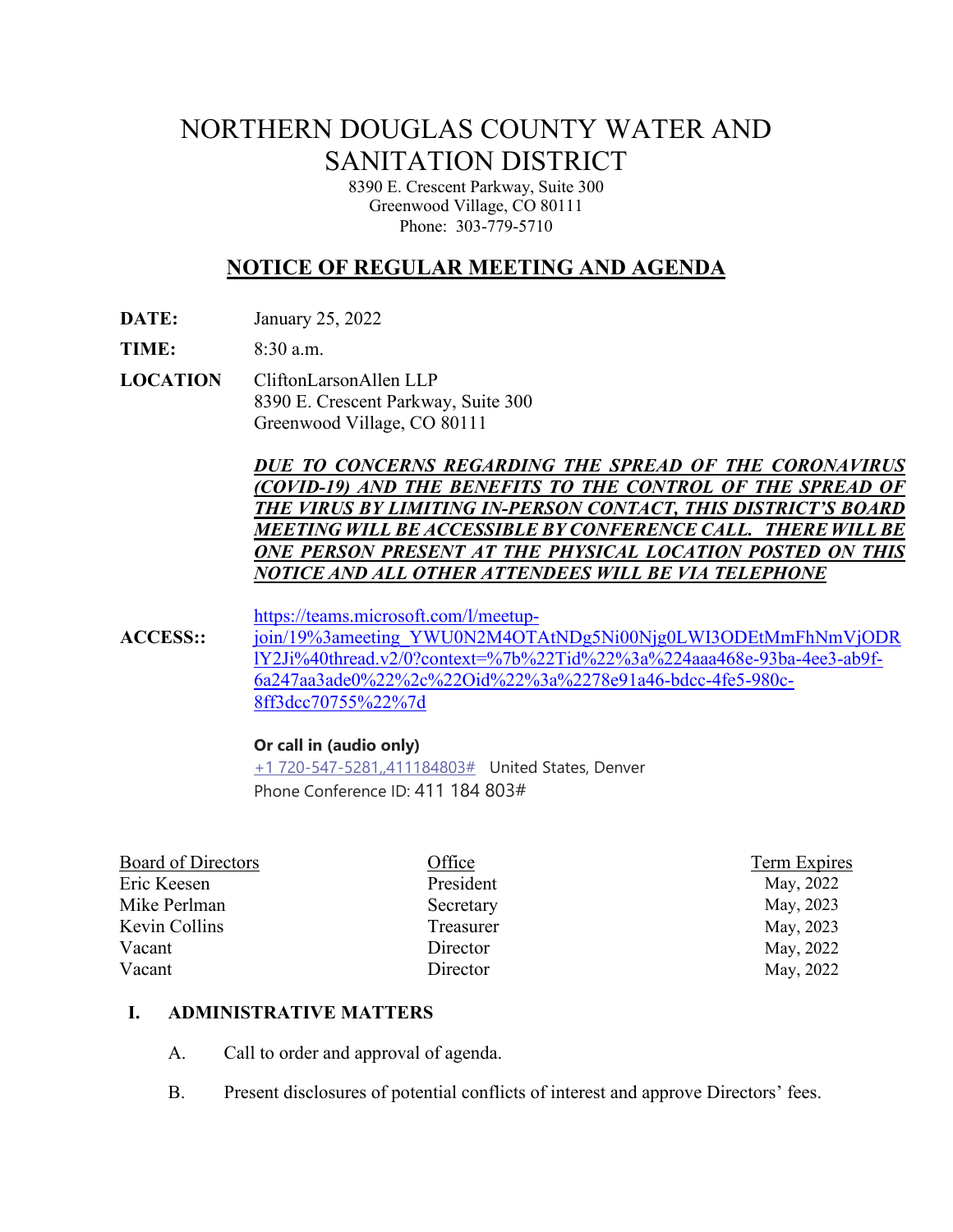- C. Confirm quorum, location of meeting and posting of meeting notices.
- D. Public Comment.

Members of the public may express their views to the Board on matters that affect the District that are otherwise not on the agenda. Comments will be limited to three (3) minutes per person.

E. Review and consider approval of minutes from the December 20, 2021, special Board meeting (enclosure).

# **II. FINANCIAL MATTERS**

- A. Review, ratify and approval of claims (enclosure).
- B. Review and consider acceptance of December 31, 2021 Unaudited Financial Statements (enclosure).
- C. Other.

### **III. MANAGER MATTERS**

A. Other.

## **IV. LEGAL MATTERS**

- A. Review and consider approval of the 2022 Annual Administrative Matters Resolution (enclosure)
- B. Other.

### **V. ENGINEER MATTERS**

- A. Engineering Information Reports (enclosures).
- B. Discuss status of installation of new meters.
- C. Review and Consider approval of Agreement with Kennedy/Jenks Consultants, Inc. for 2022 General Engineering and Consulting Services (enclosure).
- D. Review and Consider approval of Agreement with TruTest LLC for 2022 Backflow Preventer Testing Services (enclosure).
- E. Consider approval of Agreement with C&L Water Solutions, Inc. for 2022 Operations, Maintenance and Repair Services and Locates (enclosure).
- F. Other.

### **VI. DIRECTOR MATTERS**